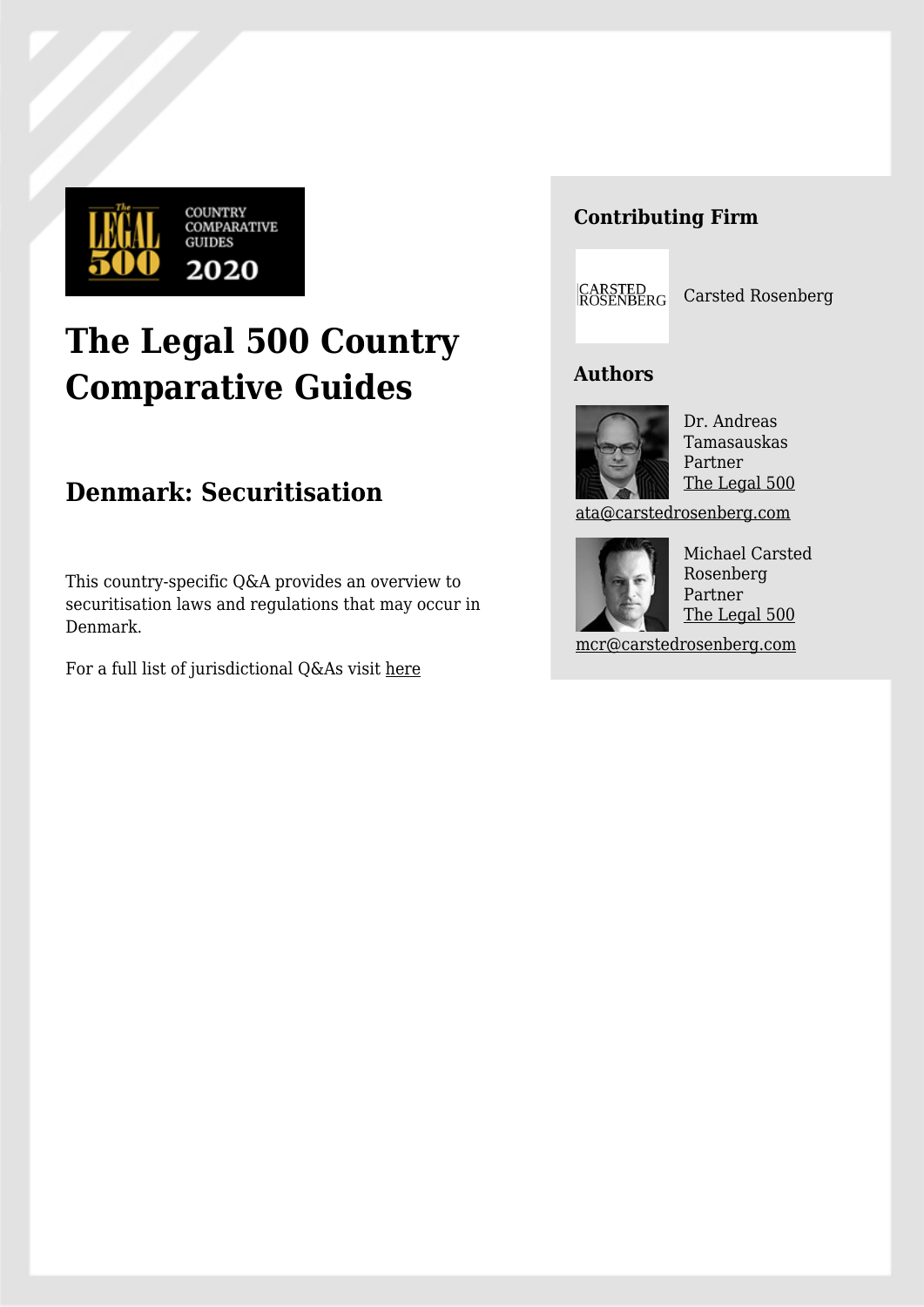#### 1. **How active is the securitisation market in your jurisdiction? What types of securitisations are typical?**

The Danish securitisation market has been lying more or less dormant since the financial crisis with only a few transactions taking place. Among the more notable transactions are the securitisation of auto-loans by the Danish branch of Santander Consumer Bank AS in 2013 and a securitisation of Danish corporate loans by Nordea Bank AB in 2016. In addition, Danish investment firm Accunia Fondsmæglerselskab founded a Nordic CLO platform in 2015 which so far has issued three CLOs while a fourth one is planned to be issued in March 2020.

#### 2. **What assets can be securitised (and are there assets which are prohibited from being securitised)?**

In general, all kinds of assets can be securitised. However, certain contractual restrictions may be set out in the receivable documentation (e.g. in the loan agreements or invoices) which contractually prevent or restrict the ability of the originator to assign the receivable in question.

#### 3. **What legislation governs securitisation in your jurisdiction? What transactions fall within the scope of this legislation?**

Denmark has not adopted any general securitisation legislation as such. Any securitisation will therefore have to be concluded in accordance with the provisions of the applicable general contract law. Receivables which are evidenced by way of a debt instrument (such as a promissory note) as well as trade receivables in general are however subject to the Danish Act on Debt Instruments which contains general provisions on the assignment of receivables, perfection requirements, conditions for set-off, etc. While the act is not specifically aimed at securitisation transactions it has indirect implications for the structuring of securitisation transactions.

In respect of banks only, Denmark has adopted a special securitisation regime cf. sections 152i – 152y of the Danish Financial Business Act. Pursuant to these provisions, banks may with the prior permission of the Danish Financial Supervisory establish so-called "refinancing registers" with the purpose of securitising parts of their loan portfolios. In practice, the intention is that the banks may sell and transfer the relevant assets to an SPV pursuant to a receivable purchase agreement, which then in turn issues asset-backed securities as in any other securitisation. However, unlike a classic securitisation, the sale of the assets is perfected by merely entering the assets into the refinancing register thereby superseding any requirements to notify the debtors of the transfer, etc.

The administration of the assets remains with the bank originating the transaction and as a special feature, set-off rights, etc. vis-à-vis the bank are preserved notwithstanding the transfer of ownership of the assets from the bank to the SPV. Once the assets have been properly registered in the refinancing register, they are ring-fenced from the bank's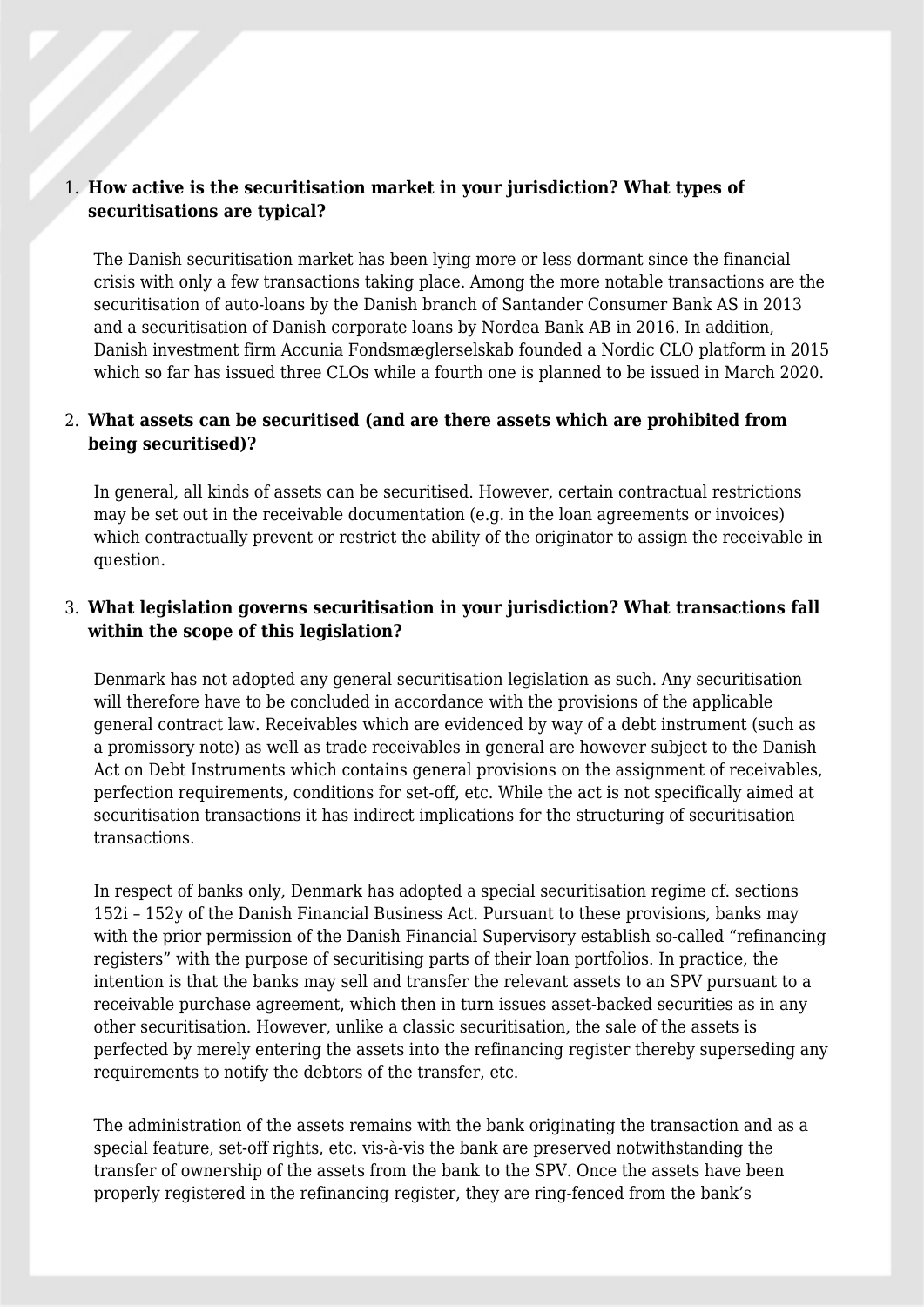#### creditors.

While the special securitisation regime is flexible in that it not only applies to the transfer of assets to an SPV, but also to other banks or insurance companies, it is limited in its application given that (i) only banks can set up a refinancing register, (ii) only corporate loans (including any security and guarantees securing the debt as well as any derivatives related to the loans) and corporate leasing contracts are eligible as assets for the purposes of the refinancing register and (iii) that the process of establishing the refinancing register and the ongoing obligations make it less attractive for one-off transaction with a limited volume.

So far, no Danish banks have established any refinancing registers.

The EU Securitisation Regulation applies in Denmark.

#### 4. **Give a brief overview of the typical legal structures used in your jurisdiction for securitisations and key parties involved.**

Danish securitisations tend to be structured as classic true sale structures with the following key parties being involved:

- $\circ$  an originator originating the deal and selling the assets to the Issuer;
- $\circ$  an issuer in the form of a bankruptcy remote SPV acquiring the assets;
- a servicer/administrator servicing or managing the assets. The Servicer may be identical to the originator:
- a cash manager handling the cash flows;
- $\circ$  an account bank holding the relevant accounts;
- $\circ$  a bond/note trustee or bondholder representative (if subject to Danish law) acting on behalf of the bondholders;
- $\circ$  a swap counterparty in respect of any interest rate or currency swaps;
- $\circ$  a liquidity facility provider, providing liquidity, if needed;
- a credit-enhancement provider, unless credit enhancement is done through overcollateralisation, etc.

#### 5. **Which body is responsible for regulating securitisation in your jurisdiction?**

There is no central regulatory body which oversees securitisations in Denmark. The Danish Financial Supervisory Authority is however responsible for approving and monitoring securitisations which utilise the refinancing register, cf. question 3 above, and in addition keeps a register over any bondholder representatives.

#### 6. **Are there regulatory or other limitations on the nature of entities that may participate in a securitisation (either on the sell side or the buy side)?**

In general, there are no explicit limitations on which entities that may participate in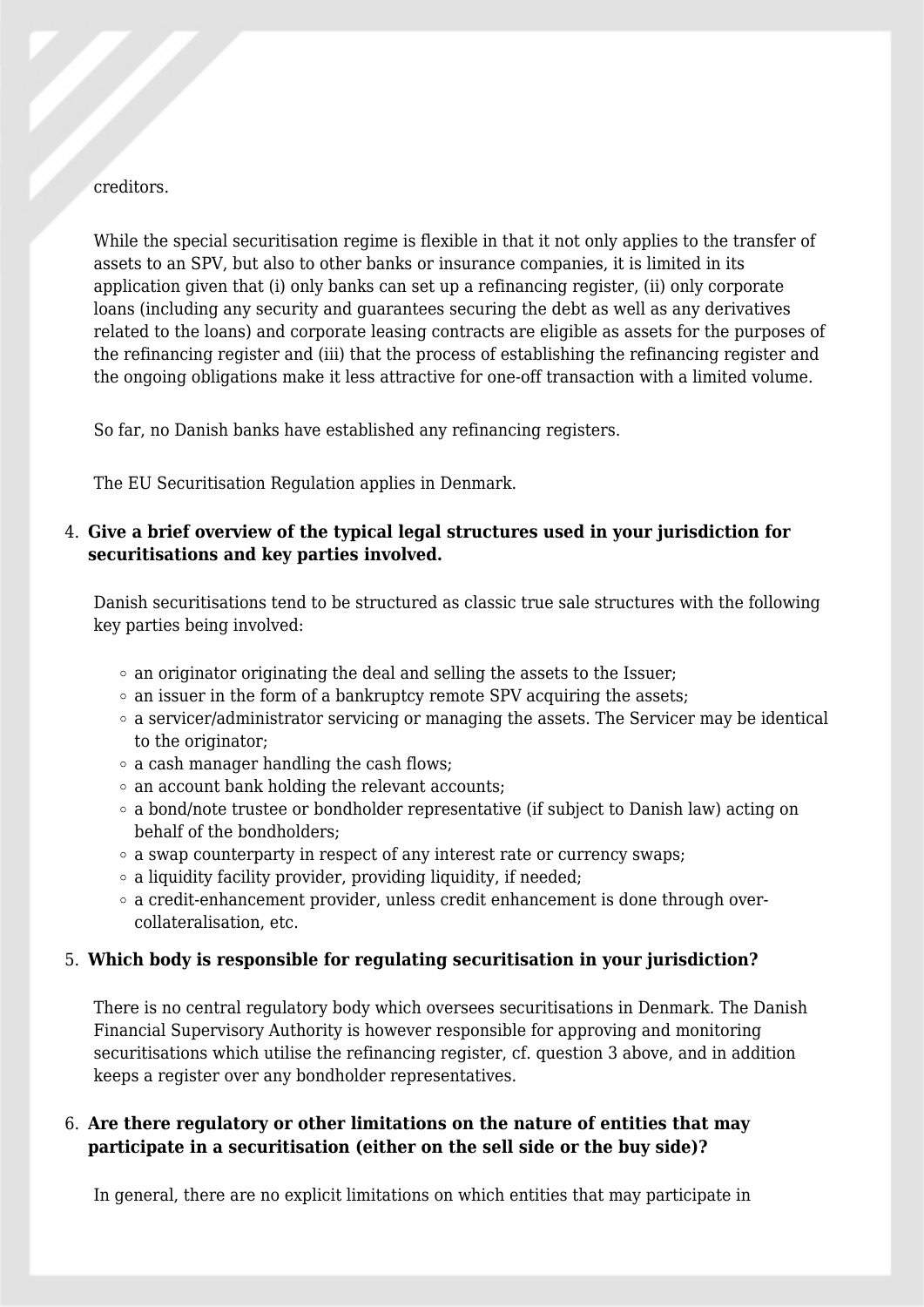securitisations. However, regulated financial entities may be subject to restrictions in respect of which assets and asset classes they can invest in and similarly investor protection rules in MiFID may prevent certain investor from investing in asset backed securities.

#### 7. **Does your jurisdiction have a concept of "simple, transparent and comparable" securitisations, following the BCBS recommendations?**

Yes, although in the form of the Simple, Transparent and Standardised concept set out in the EU Securitisation Regulation (Regulation (EU) 2017/2402), which has de facto superseded the STC concept in the BCBS recommendations.

#### 8. **Does your jurisdiction distinguish between private and public securitisations?**

There are no general registration or authorisation requirements. If the participants however intend to use the special securitisation scheme in the Danish Financial Business Act cf. question 3, they need to register the refinancing register with the Danish Financial Supervisory Authority. Similarly, bondholder representatives need to be registered with the Danish Financial Supervisory Authority.

#### 9. **Are there registration, authorisation or other filing requirements in relation to securitisations in your jurisdiction (either in relation to participants or transactions themselves)?**

There are no general registration or authorisation requirements. If the participants however intend to use the special securitisation scheme in the Danish Financial Business Act cf. question 3, they need to register the refinancing register with the Danish Financial Supervisory Authority. Similarly, bondholder representatives need to be registered with the Danish Financial Supervisory Authority.

#### 10. **What are the disclosure requirements for public securitisations?**

In case of a public securitisation the issuer will need to comply with the obligation in art. 17 of Regulation (EU) 596/2014 on market abuse to disclose inside information. In addition, the issuer may be required to make certain periodic disclosures pursuant to the Danish Capital Markets Act in respect of its financial statements etc. unless exempted.

#### 11. **Does your jurisdiction require securitising entities to retain risk? How is this done?**

There are no national Danish regulations requiring entities to retain risk in securitisation transactions.

The EU Securitisation Regulation contains provisions on risk retention inter alia requiring an originator, sponsor or original lender to retain a material net economic interest of the securitisation of at least 5%. In practice the risk retention requirement would be satisfied by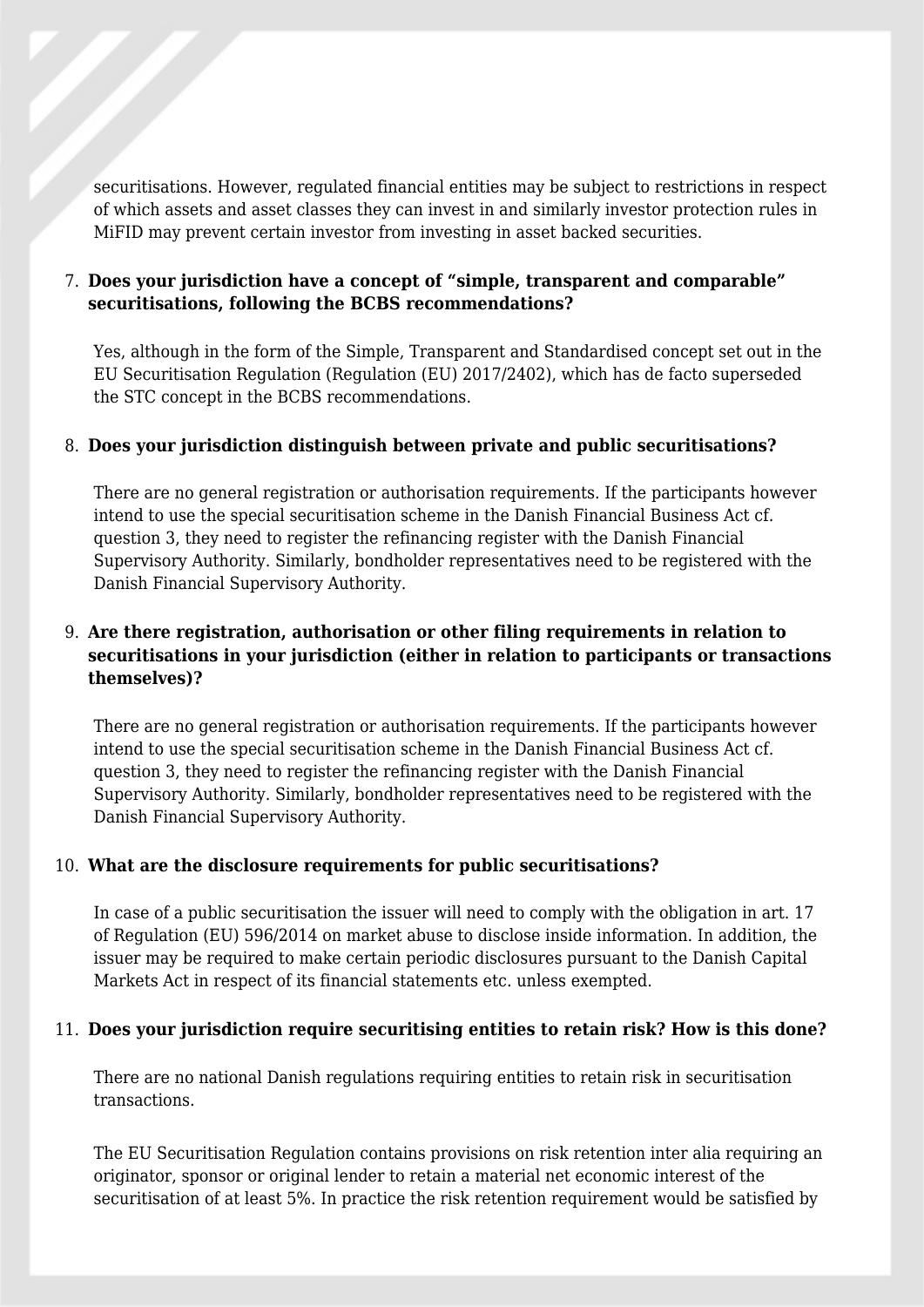either retaining 5% of each of the securitisation tranches or by retaining the first loss tranche or as a combination of the two, cf. also article 6(3) of the EU Securitisation Regulation.

#### 12. **Do investors have regulatory obligations to conduct due diligence before investing?**

Institutional investors are required to conduct due diligence before investing cf. article 5 of the EU Securitisation Regulation. As part of the due diligence requirement institutional investors must verify that:

- That the originator or the original lender only grants credits (giving rise to the receivables which are being securitised) on the basis of sound and well-defined criteria as well as clearly established processes for approving and financing such credits. The originator, sponsors and original lenders must in this connection ensure that the same credit criteria are applied to exposures which are being securitised as the ones which are not securitised;
- $\circ$  That the originator, sponsor or original lender retains a material net economic interest in the transaction of at least 5 % cf. question 11;
- $\circ$  That the originator, sponsor or SPV fulfils the transparency requirements in article 7 of the EU Securitisation Regulation and makes the required information available

In addition to the verification requirements set out above an institutional investor is also required to conduct a more fundamental due diligence assessment of inter alia the risk characteristics of the individual position and the underlying assets as well as an assessment of the structural features of the securitisation which may materially impact the performance of the securitisation position.

#### 13. **What penalties are securitisation participants subject to for breaching regulatory obligations?**

The sanctions for breaching any regulatory obligations applicable to securitisation participants including any obligations under the EU Securitisation Regulation are in practice fines, although in principle imprisonment of up to 4 months is also sanctioned.

#### 14. **Are there regulatory or practical restrictions on the nature of securitisation SPVs?**

There are no national Danish restrictions on the nature or establishment of SPVs. In practice Danish SPVs are normally incorporated as public or private limited liability companies with the shares being held by a Danish foundation or a foreign trust.

The EU Securitisation Regulation bans SPV from being established in third countries which are either listed as a high-risk or non-cooperative jurisdiction by the Financial Action Task Force or which are complying with the standards in the OECD Model Tax Convention on Income and on Capital or the OECD Model Agreement on the Exchange of Information on Tax Matters.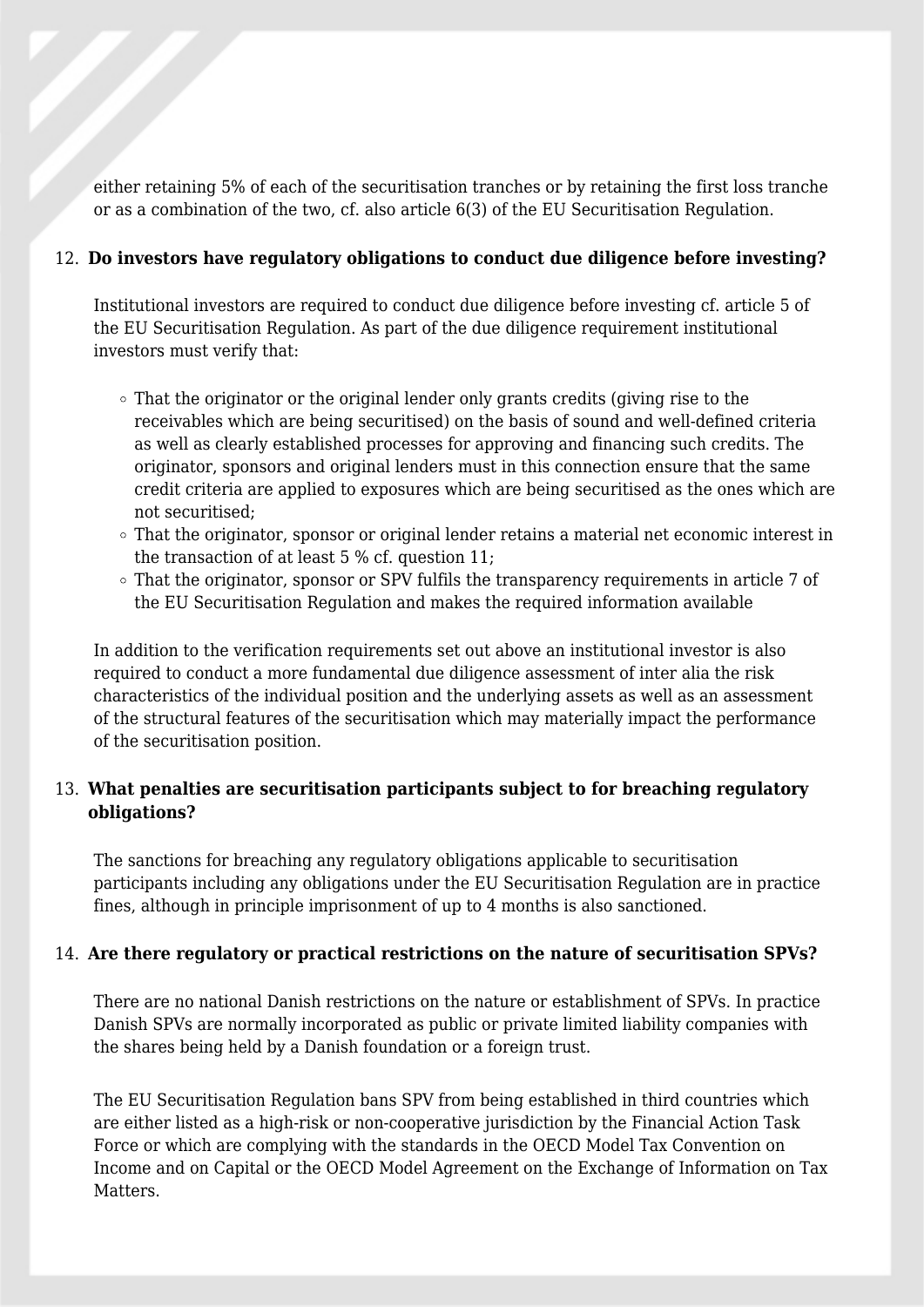#### 15. **How are securitisation SPVs made bankruptcy remote?**

The bankruptcy remoteness is achieved by a combination of the following measures:

- $\circ$  The SPV will be newly incorporated, single purpose entity without any prior history or liabilities;
- The SPV will be owned by a Danish foundation or a foreign trust and will independent of the originator;
- $\circ$  No employees and only a very limited number of creditors which are known in advance;
- $\circ$  All services to be provided by the SPV will be outsourced to third party service providers;
- $\circ$  All agreements to which the SPV is a party will contain limited recourse and non-petition clauses.

#### 16. **What are the key forms of credit support in your jurisdiction?**

Over-collateralisation and/or subordinated loans seems to be most prevalent forms of credit support/ credit enhancement.

#### 17. **How may the transfer of assets be effected, in particular to achieve a 'true sale'? Must the obligors be notified?**

In general, the debtors must be notified in order to achieve a true sale of the receivables, save for the instances where the receivables are in bearer form, e.g. promissory notes or where the originator has set up a refinancing register (cf. question 3 above) in which instance the entering into of the relevant receivable (e.g. the loan agreement) will be sufficient for perfection and true sale purposes.

#### 18. **In what circumstances might the transfer of assets be challenged by a court in your jurisdiction?**

The transfer of assets will most likely be challenged in the event of the originator's insolvency. The basis for any challenge will be that the transfer does not constitute a true sale either because the sale has not been duly perfected or because the sale is recharacterised as a secured loan transaction. A re-characterisation of the transaction will not in itself invalidate the transaction if the relevant perfection requirements have been complied with, but it could arguably become subject to greater scrutiny as to whether the transaction or parts thereof could be voidable.

In addition, if any commingling of funds has occurred (if the originator also acts as servicer and collects the receivables) or if the originator otherwise has had an unrestricted access to the collected funds, the this would likely be challenged by a bankruptcy trustee and could potentially jeopardise the issuer and the bondholders interest in such funds.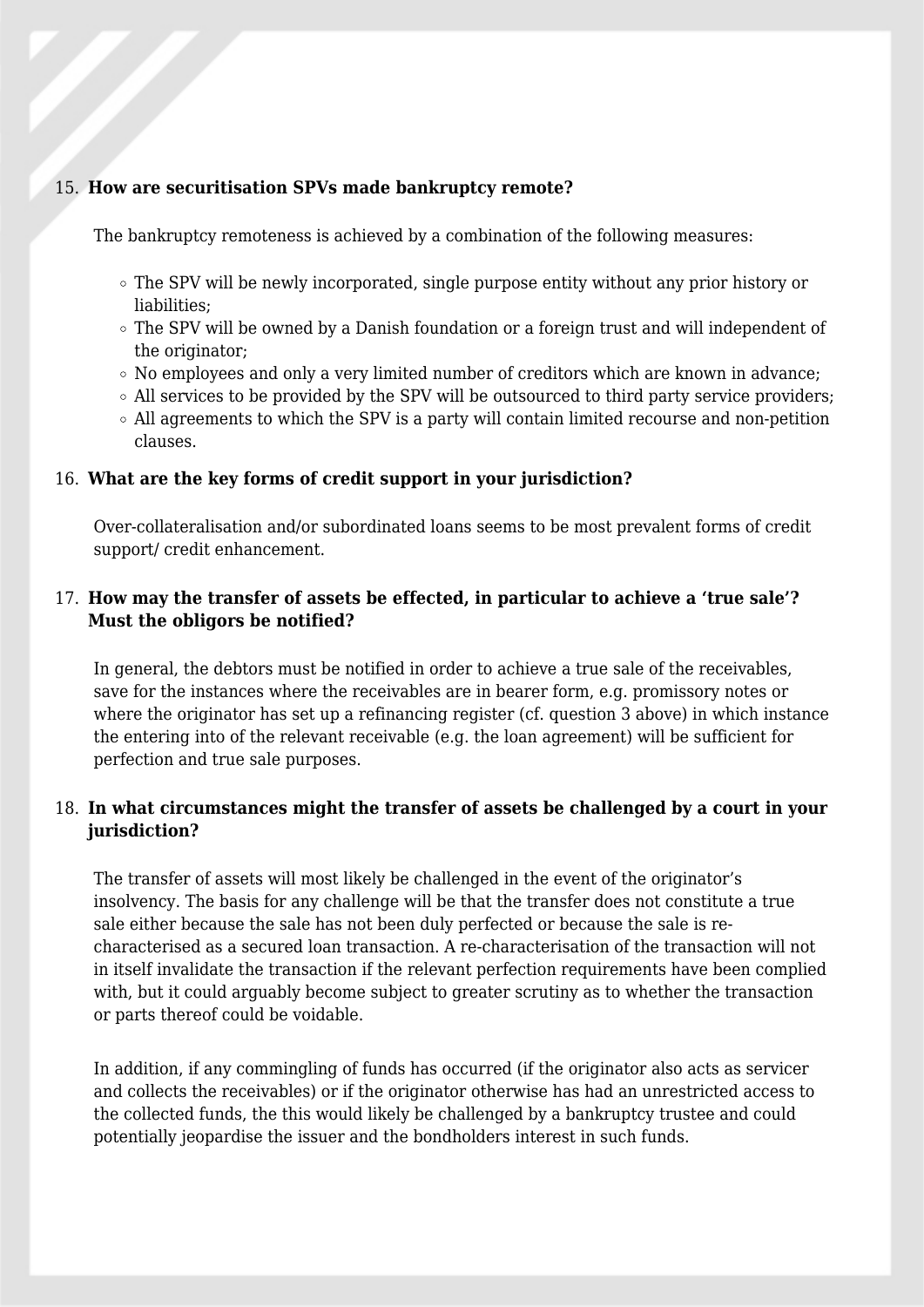#### 19. **Are there data protection or confidentiality measures protecting obligors in a securitisation?**

The General Data Protection Regulation applies to the gathering and processing of personal data, i.e. information about an identified or identifiable natural person and contains in addition to a number of fundamental principles provisions about the processing of personal data, consent, rights of the data subject as well as transfer of data to non-EU countries. If the underlying assets are e.g. consumer loans, auto-loans or credit card receivables, then data protection compliance becomes imperative.

If the originator is a bank or another financial institution which is subject to the provisions of the Financial Business Act, then the originator has a fundamental duty of confidentiality towards its customers which in general prevents it from disclosing information about customers or their loans/credits with the bank to third parties without their informed prior consent, subject to certain narrow exemptions in relation to administration and marketing.

#### 20. **Is the conduct of credit rating agencies regulated?**

Credit rating agencies are subject to Regulation (EU) no. 1060/2009 on credit rating agencies (as amended by Regulation (EU) 513/2011 and by Regulation (EU) no. 462/2013) as well as the supplemental provisions in sections 343o and 343p in the Danish Financial Business Act.

#### 21. **Are there taxation considerations in your jurisdiction for originators, securitisation SPVs and investors?**

For originators the transfer of the receivables would constitute a disposal which is subject to Danish capital gains tax. Apart from that the transfer of the receivables is not subject to any transfer, stamp or registration taxes.

In general, payments on the underlying receivables between non-related parties may be made to a Danish SPV without any tax deductions. Unless a tax transparent structure is used, a Danish SPV must pay taxes on its income, but will be able to deduct interest on the bonds issued by it, provided that these are deemed to constitute debt for Danish taxation purposes.

Investors deemed resident in Denmark for taxation purposes are subject to capital gains taxes. Denmark does not apply any withholding tax on interest payments under bonds (save for certain controlled/intra-group debt) in respect of investors which are not otherwise subject to Danish taxation.

#### 22. **To what extent does the legal and regulatory framework for securitisations in your jurisdiction allow for global or cross-border transactions?**

There are no formal restrictions preventing global or cross-border transactions and there is no legal requirement that e.g. the receivable purchase agreement, etc. must be subject to